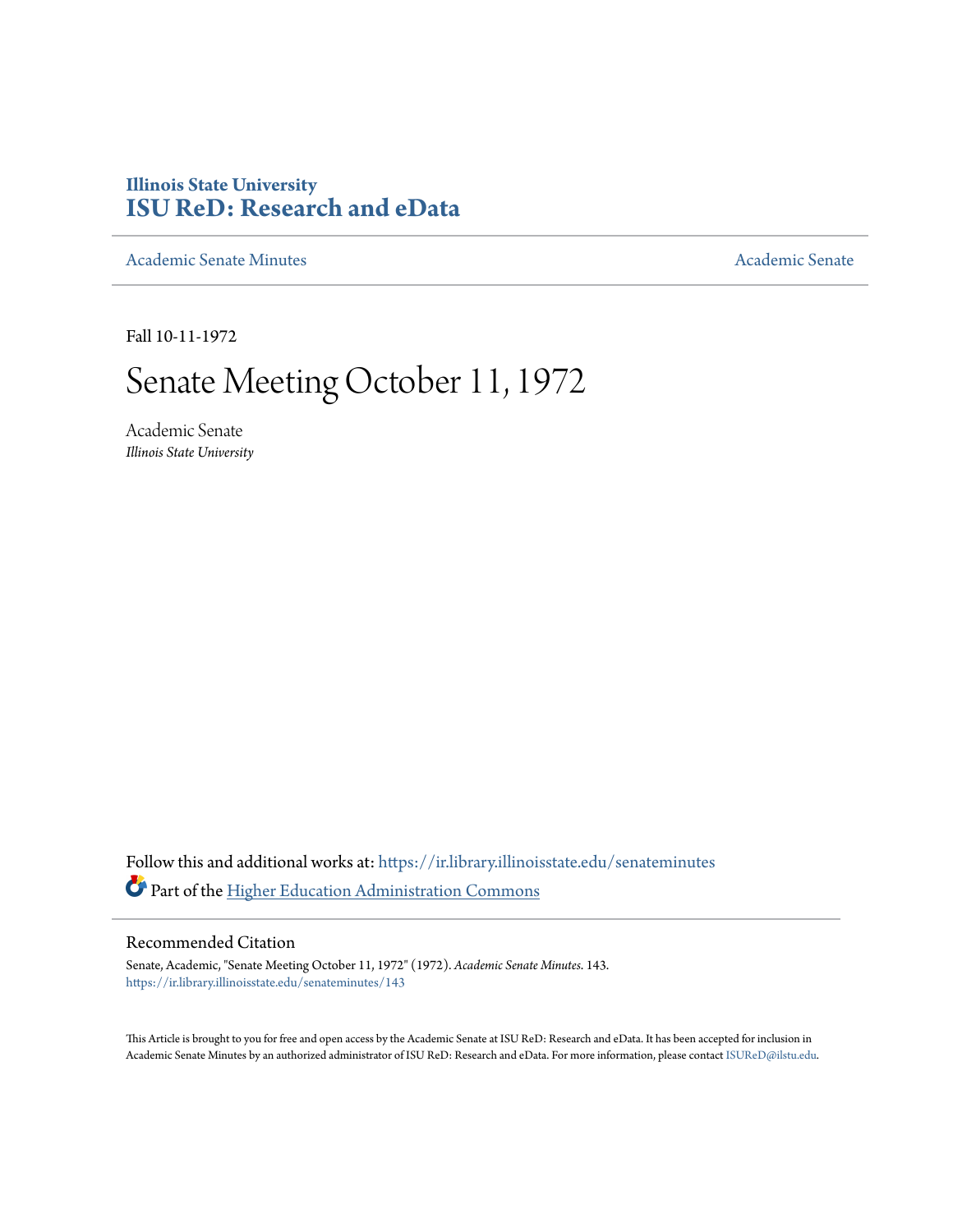SHUMAN STANLFY OLLEGE ARTS AND SCIENCES  $21/1$ 

#### ACADEMIC SENATE MINUTES

October 11, 1972

.

Vol. IV, No.2

### Contents

Approval of Minutes Administrator's Remarks Resolution on University Union Senate Calendar Revision Committee Appointments Report from Procedural Committee Committee Reports Communications

Neetings of the Academic Senate are open to members of the University community. Persons attending the meetings may participate in discussion with the consent of the Senate.

Persons desiring to bring items to the attention of the Senate may do so by contacting any member of the Senate.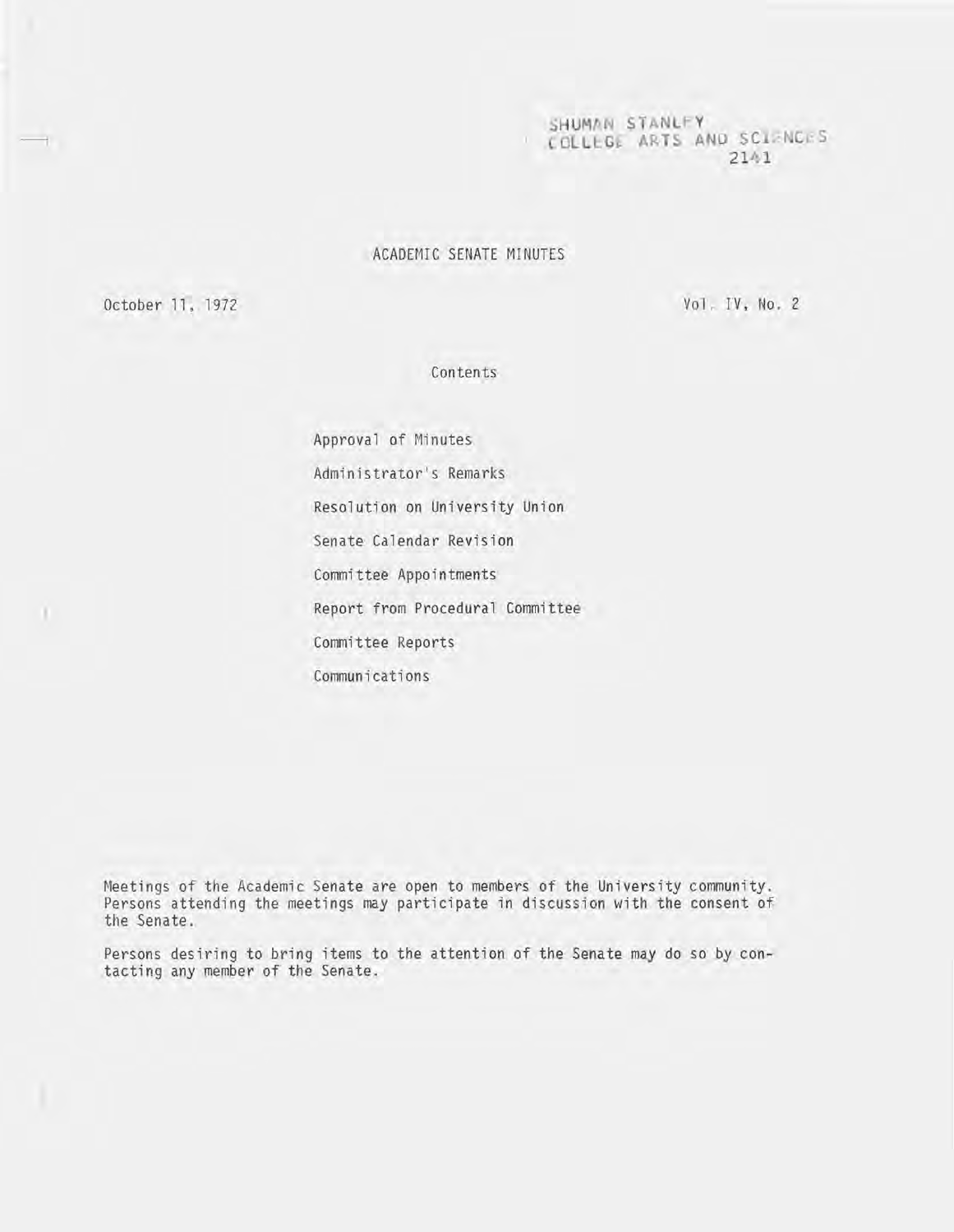$)$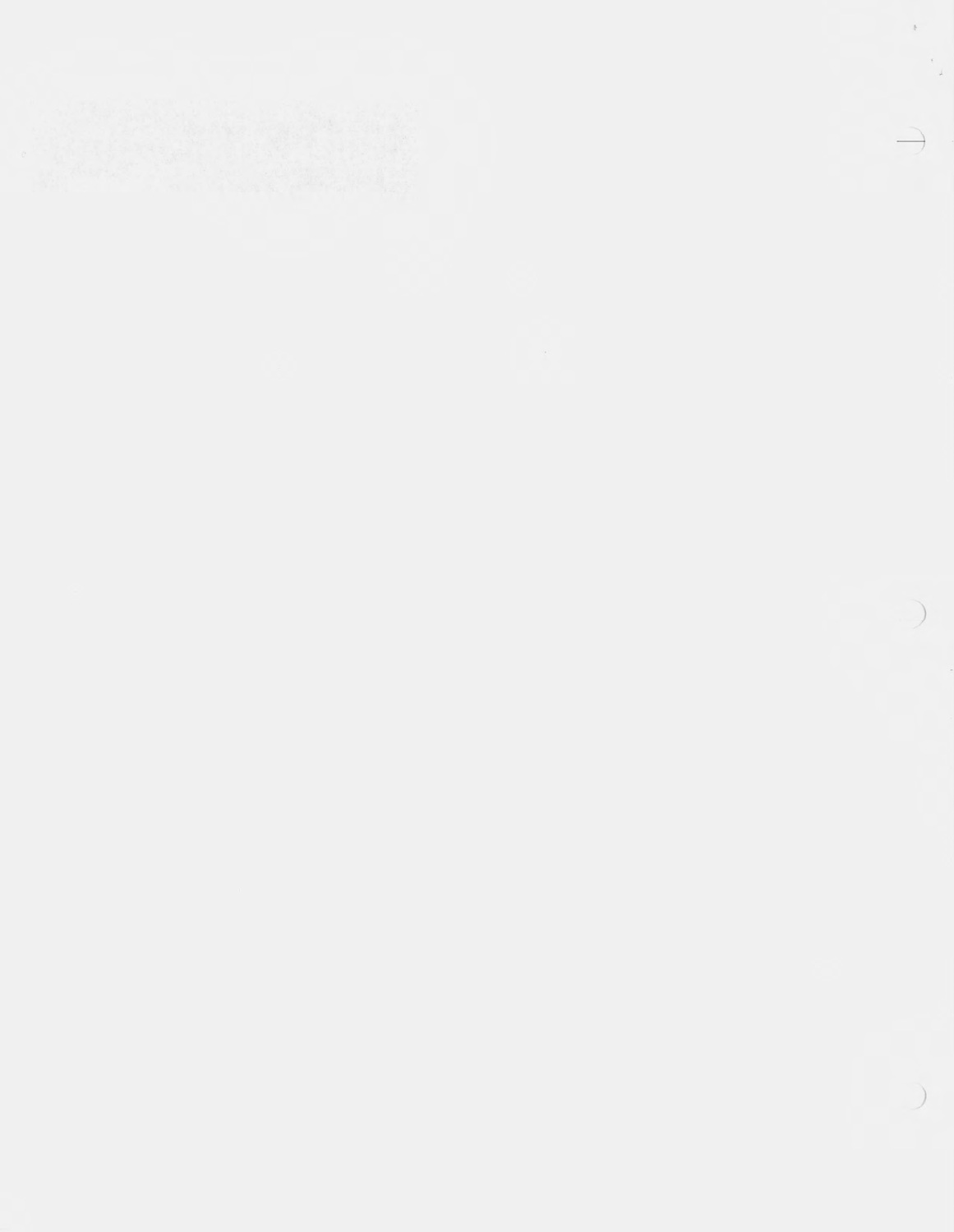## October 11, 1972 Vol. IV, No.2

#### CALL TO ORDER

)

Chairman Edwards called the meeting to order at 7:05 p.m. in 401 Stevenson.

#### APPROVAL OF MINUTES

(IV-6) A motion (Ms. Workman, Mr. Raymond) to approve the minutes of September 13 passed unanimously.

#### ADMINISTRATOR'S REMARKS

The President announced the Board meeting of the 18th and 19th of this month on the campus and that the budget would be discussed. He stated that it would be a very important meeting and he invited the Senate members to attend. It will begin at 1 p.m. on Wednesday. He announced that he was very pleased with the University budget this year, that it had gone through many hands, and that it had gone to the Board, and he felt that this was a forward moving budget. The President stated that Dr. McAdams' committee on University Constitution procedures was before the Senate, and he asked for advice from the Senate on the implementation of changes in the Constitution according to the Board of Regents directives.

The President requested that the Senate give advice to him to come to grips with what is appropriate for granting of academic credit and what is not appropriate for granting academic credit. The President said that he needed advice to take to the Board on what constituted proper educational activities which should be given academic credit. The President also requested some input on the Board of Higher Education report on financing of higher education, the so-called Chandler Report, and he hoped the Senate would come up with the University position on this document. The President expressed concern with grading practices, particularly with withdrawal from course procedures. The President expressed the hope that the question of grading procedures would come before the Academic Affairs Committee and to the Senate through the Academic Standards Committee. The President said he was considerably perplexed on the problem of student fees, and hoped that the entire situation could be reviewed. He had mentioned recent developments and the challenge of the use of fees by the American Civil Liberties Union. He asked the Student Government Board and now he is asking the Athletic Council and the Senate to produce all the advice they can on how they can go about producing a new look at the total problem of allocation of student fees. How should we define them? How should we allocate them? Should we collect them? The President invited comments and questions on these items, and there were none at this time.

Dean Budig made a series of remarks about the direction of the FSC guideline revision procedures. He said that the FSC guidelines should be in the hands of the Senate within the next week. He said that the FSC had worked quite long and hard in getting faculty input and it had many meetings with faculty members and department heads and that the guidelines should be forthcoming shortly and that the important thing was moving faster since he assumed that the Board of Regents would in fact enforce a merit only policy for the coming year and that there definitely was a necessity for a short timetable.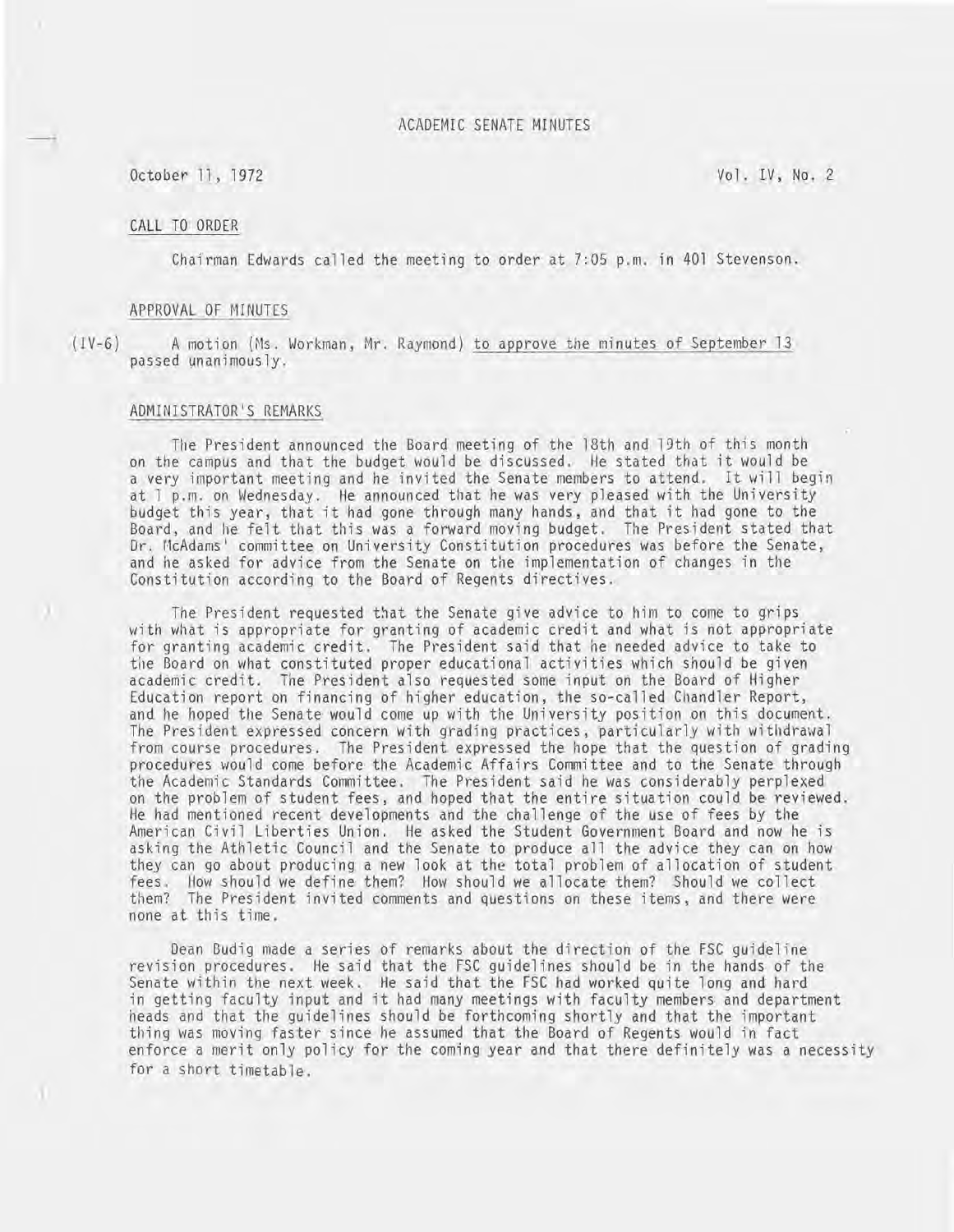#### RESOLUTION ON UNIVERSITY UNION

The Secretary clarified the resolution under consideration: "BE IT RESOLVED i:hat a complete review of the managerial policies, budget allocations, services, and future thrust of the University Union be instituted by a combined committee from the Student Affairs and Academic Affairs Committees." This is the resolution which the Executive Committee placed on the agenda as an action item.

Mr. Black raised the question of why the students were charged the \$33 fee, even though it is open for the use of the general community. A motion (Mr. Black, (IV-7) Ms. Vowell) that this resolution be adopted was introduced. Various discussion followed as to whether or not the Academic Senate had the prerogative to deal with this resolution. The question raised was that the University Union Board's credibility had been challenged recently by the fact that it had failed to be codified under the By-Laws of the Senate in the last two years and its input in dealing with this problem had been questioned.

In answer to a question from the Senate, Mr . Johnson stated that both student fees and other revenue sources are used in support of the student union operation. He stated that there was some public subsidy of the building and its operation. Mr. Johnson stated that although the building once operated out of its own income and student fees were used to fund the debt on the building, the space available for income-producing uses and other purposes had been reduced. He stated that there was not a good income-producing building at the present time.

Various questions were raised about the operational hours, the allocation of fees, and student help. The chairman raised the question as to whether or not the Student Government Board could take up the questions, since it was primarily a student problem. Mr. Steffen replied that he did not want to hold up the Student Affairs Committee of the Senate from investigating the problem.

(IV-8) A motion (Ms. Gillett, Mr. Sullivan) to amend the resolution by changing Academic Affairs Committee to Administrative Affairs Committee and University Union Board was introduced. The complete resolution would then read "BE IT RESOLVED that a complete review of the managerial policies, budget allocations, services, and future thrust of the University Union be instituted by a combined committee from the Student Affairs, Administrative Affairs Committee, and University Union Board. "

Mr. Johnson stated that he was not sure about the concern expressed in the motion. Mr. Baker raised a question of whether or not the Academic Senate is properly the place to bring in an investigatory resolution. Mr. Baker stated that many, many ad hoc committees had in the past investigated various aspects of the administrationfor example, the ad hoc committee on University Security.

(IV-9) The following substitute motion (Mr. Hubbard, Mr. Sullivan) failed on a vote of Yes-16, No-17, Abstentions-6:

> BE IT RESOLVED that the Senate request a complete analysis of the managerial policies, Union philosophy, budget allocations, services and future thrust of the University Union by the University administration to clarify the matters at which time the report of the analysis should be brought back to the Senate for advice before major charges are made.

Motion IV-8 passed on a vote of Yes-19, No-1S, Abstentions-7.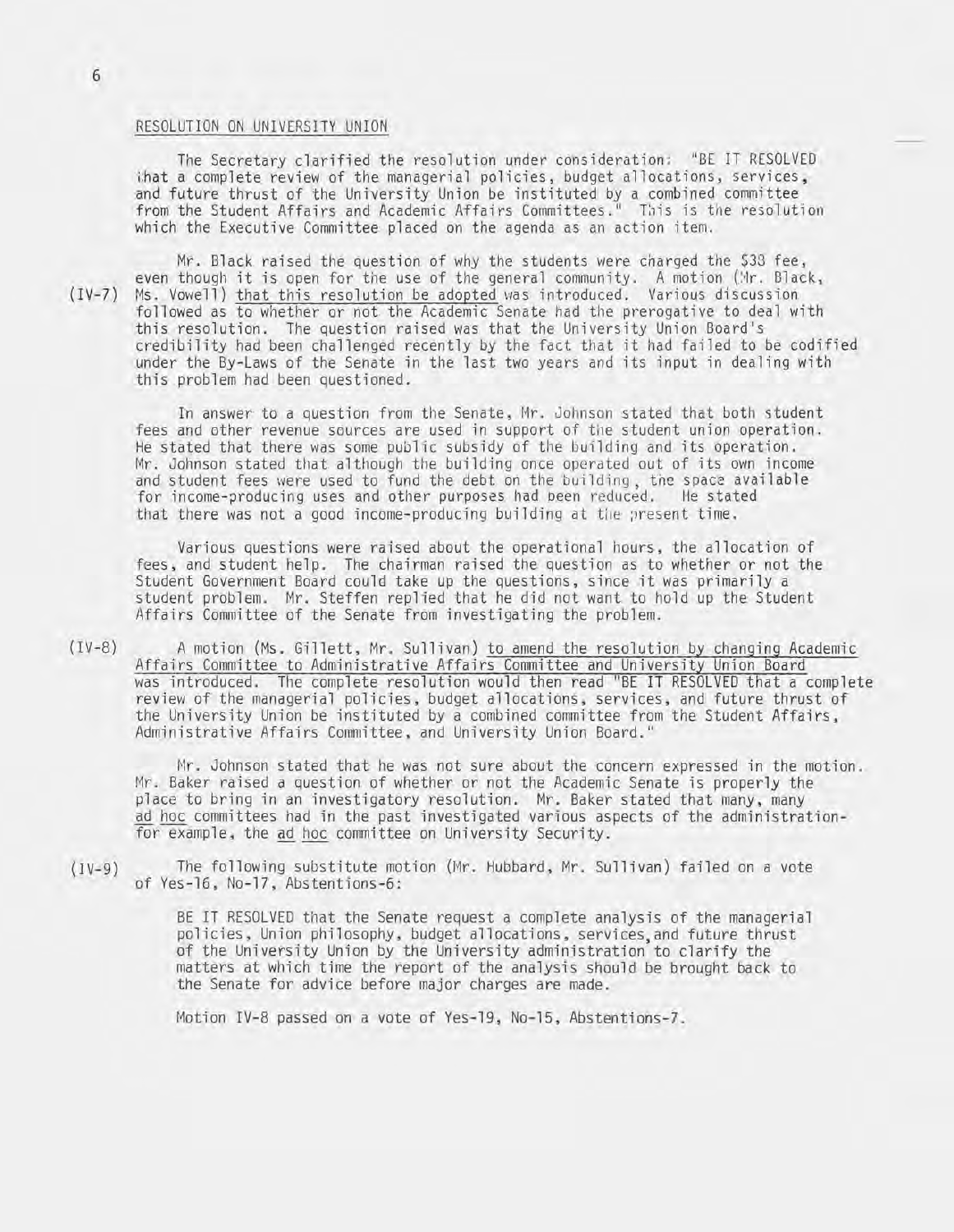#### SENATE CALENDAR REVISION

(IV-10) A motion (Mr. Hicklin, Mr. Young) that the Senate delete items going back. to 1971 from the calendar passed.

#### COMMITTEE APPOINTMENTS

(IV-11) A motion (Mr. Hathway, Mr. Pierce) to approve the following committee appointments passed:

> Larry Eggan (Math) - Curriculum Committee - 1974 term : Irs. Duane Buchanan (H & PE - W) - Parking Committee - 1974 term Jean Wilkerson (HPS) - Reinstatement Committee - 1974 term Dale Cruse (H & PE - M) - Reinstatement Committee - 1973 term Elizabeth McMahan (English) - University Forum - 1974 term Walter Vernon (Psychology) - SCERB Hearing Panel - 1974 term George Forgey (Agriculture) - Facilities Planning - 1975 term

#### REPORT FROM PROCEDURAL COMMITTEE

Mr. McAdam introduced members of the Constitutional Procedural Committee. Dave Raymond, Mark Plummer, and Mary Natale were present. The Chairman thanked the members of the committee for an excellent job over the vacation to get the report ready. The Chairman received the report from the Constitutional Procedural Committee.

General comments were made but no debate took place. The adoption of this report is expected to be an action item in the future.

#### COMMITTEE REPORTS

#### Committee for Community and Campus Programs

Mr. Sutherland reported that the Report from the Committee for Community and Campus Programs would be coming soon.

#### Executive Committee

Mr. Raymond made the following report for the Executive Committee:

- The ExCom discussed the possibility of changing the Senate meeting time to 3 p.m. to 5 p.m. or from 4 p.m. to 6 p.m. on the second and fourth Wednesday of the month. A questionnaire was sent out to Senate members regarding the change.
- A memo from Paul Baker re sabbatical leave policy was received and discussed. The ExCom referred the matter to Faculty Affairs Committee and asked them to contact Dean Budig so that he can designate an appropriate staff member to work with them, and that they report back to the ExCom at the first meeting in November.
- The Chairman was asked to check with Student Affairs to get a replacement for the position of executive secretary on the Entertainment Committee.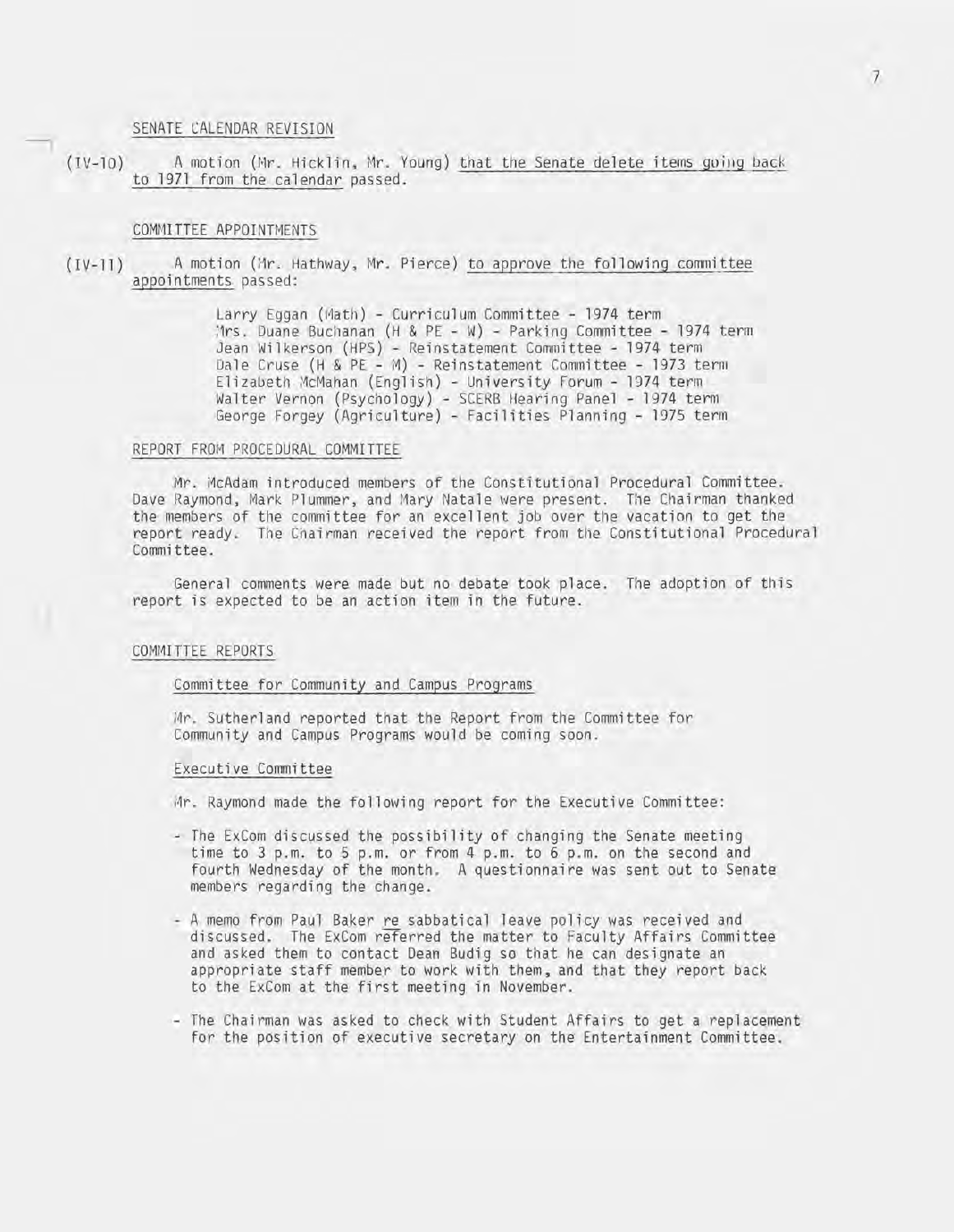#### Rules Committee

Ms. Amster reported for the Rules Committee on the problem of replacement on committees in which there are vacancies created by leave of absence.

Mr. Hathway reported that several committees had not codified their by-laws. They are: Reinstatement Committee, S.C.E.R.B., Union Board, Academic Freedom and Tenure Committee. Faculty Grievance Committee. Faculty Status Committee. Professional Ethics Committee. Academic Standards Committee, Council for Teacher Education, Curriculum Committee. Graduate Council. and University Publications Committee. Committees needing revision of code are: University Forum Committee. Entertainment Committee. A.L.S.O. Board. and Student Housing Committee.

#### Administrative Affairs Committee

 $Mr.$  Rich reported that they were working on the parking problem.

#### Faculty Affairs Committee

Mr. Koch reported that they would be dealing with the APT procedures very soon.

#### COMMUNICATIONS

Mr. Hicklin reported that the Board of Higher Education staff would soon unveil the proposal for a new university without walls which would offer academic credit in **all** areas of the state and that they should funnel reactions to this proposal to him to go through the Faculty Advisory Committee to the Board of Higher Education.

(IV-12) A motion (Mr. Rich. Mr. Steffen) to adjourn at 8:44 p.m. passed unanimously.

For the Academic Senate.

Charles R. Hicklin, Secretary

CRH/bw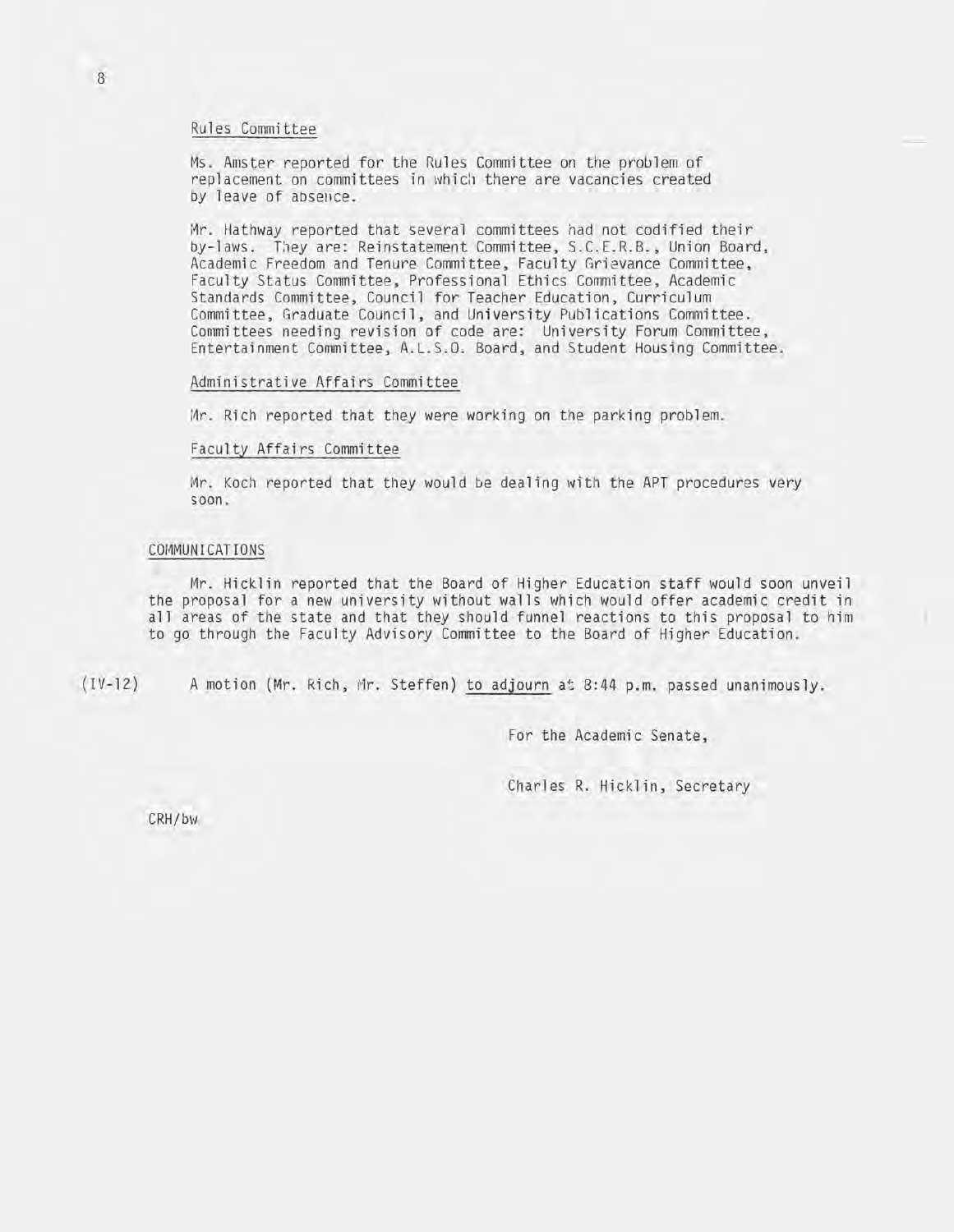Date: 10/11/72 Volume No: IV Page: 9

|               |                 | VOTE           |                |                |                |                |                |                | VOICE VOTE      |             |              |
|---------------|-----------------|----------------|----------------|----------------|----------------|----------------|----------------|----------------|-----------------|-------------|--------------|
| NAME          | ATTEN-<br>DANCE | Motion<br>#8   | Motion<br>#9   | Motion<br>$\#$ | Motion<br>$\#$ | Motion<br>$\#$ | Motion<br>$\#$ | Motion<br>$\#$ | Motion<br>No.   | Y           | $\mathsf{N}$ |
| Amster        | P.              | Y              | Ÿ              |                |                |                |                |                | 6               | $\mathsf X$ |              |
| Arnold        | $\mathsf{P}$    | Υ              | Y              |                |                |                |                |                | 10              | X           |              |
| Baker         | $\overline{P}$  | P              | P              |                |                |                |                |                | $\overline{11}$ | $\chi$      |              |
| <b>Bickel</b> | $\mathsf{P}$    | Y              | $\mathbf N$    |                |                |                |                |                | 12              | $\chi$      |              |
| Black         | P               | Y              | ${\sf N}$      |                |                |                |                |                |                 |             |              |
| Brundege      | $\mathsf{P}$    | $\rm \ddot N$  | $\mathbb N$    |                |                |                |                |                |                 |             |              |
| Calef         | $\overline{P}$  | ${\sf N}$      | $\mathsf{N}$   |                |                |                |                |                |                 |             |              |
| Chesebro      | $\mathsf{P}$    | N              | Y              |                |                |                |                |                |                 |             |              |
| Crew          | P               | N              | Y              |                |                |                |                |                |                 |             |              |
| Edwards       | P               | P              | Ÿ              |                |                |                |                |                |                 |             |              |
| Fuehrer       | $\mathsf{p}$    | Y              | $\overline{N}$ |                |                |                |                |                |                 |             |              |
| Gillett       | $\, {\sf p}$    | Y              | N              |                |                |                |                |                |                 |             |              |
| Haig          | $\overline{P}$  | Ÿ              | N              |                |                |                |                |                |                 |             |              |
| Hathway       | P               | N              | Ń              |                |                |                |                |                |                 |             |              |
| Hicklin       | $\mathsf{P}$    | P              | P              |                |                |                |                |                |                 |             |              |
| Hi11          | $\overline{P}$  | ${\sf N}$      | N              |                |                |                |                |                |                 |             |              |
| Hubbard       | P               | ${\sf N}$      | Y              |                |                |                |                |                |                 |             |              |
| Janulis       |                 |                |                |                |                |                |                |                |                 |             |              |
| Kagy          | P               | $\mathsf{P}$   | Y              |                |                |                |                |                |                 |             |              |
| Koch          | P               | Ÿ              | Ÿ              |                |                |                |                |                |                 |             |              |
| Madore        | $\mathsf{P}$    | Y              | $\mathbb N$    |                |                |                |                |                |                 |             |              |
| McGuckin      | $\, {\sf p}$    |                |                |                |                |                |                |                |                 |             |              |
| Mohr          | $\overline{P}$  | Y              | Y              |                |                |                |                |                |                 |             |              |
| Pierce        | $\mathsf{P}$    | Y              | Ÿ              |                |                |                |                |                |                 |             |              |
| Plummer       | P               | N              | P              |                |                |                |                |                |                 |             |              |
| Price         |                 |                |                |                |                |                |                |                |                 |             |              |
| Raymond       | P               | Y              | P              |                |                |                |                |                |                 |             |              |
| Rennels       | $\overline{P}$  | ${\sf N}$      | P              |                |                |                |                |                |                 |             |              |
| Rich          | $\star$ p       | $\,$ N         | Y              |                |                |                |                |                |                 |             |              |
| Roderick      | P               | ${\sf N}$      | $\mathsf{N}$   |                |                |                |                |                |                 |             |              |
| Schermer      |                 |                |                |                |                |                |                |                |                 |             |              |
| Snavely       | $\sf P$         | Y              | ${\sf N}$      |                |                |                |                |                |                 |             |              |
| Spencer       |                 |                |                |                |                |                |                |                |                 |             |              |
| Stein         | P               | ${\sf N}$      | N              |                |                |                |                |                |                 |             |              |
| Sullivan      | $\mathsf{P}$    | Y              | Y              |                |                |                |                |                |                 |             |              |
| Sutherland    | P               | Y              | $\overline{N}$ |                |                |                |                |                |                 |             |              |
| Tarrant       | $\mathsf{P}$    | ${\sf N}$      | Y              |                |                |                |                |                |                 |             |              |
| Vowel1        | $\overline{P}$  | $\overline{Y}$ | $\mathsf{N}$   |                |                |                |                |                |                 |             |              |
| Walker, D.    |                 |                |                |                |                |                |                |                |                 |             |              |
| Walker, L.    | $\overline{P}$  | Y              | ${\sf N}$      |                |                |                |                |                |                 |             |              |
| Williams      | $\overline{P}$  |                |                |                |                |                |                |                |                 |             |              |
| Woods         | $\, {\sf P}$    | Ÿ              | Y              |                |                |                |                |                |                 |             |              |
| Workman       | $\overline{P}$  | N              | $\overline{Y}$ |                |                |                |                |                |                 |             |              |
| Young         | $\overline{P}$  | ${\sf N}$      | $\overline{Y}$ |                |                |                |                |                |                 |             |              |
| Steffen       | P               | Y              | ${\sf N}$      |                |                |                |                |                |                 |             |              |
| Berlo         | $\, {\sf p}$    | $\overline{P}$ |                |                |                |                |                |                |                 |             |              |
| Budig         | P               | $\overline{P}$ |                |                |                |                |                |                |                 |             |              |
| Hulet         |                 |                |                |                |                |                |                |                |                 |             |              |
| Johnson       | P               | P              | P              |                |                |                |                |                |                 |             |              |
|               |                 |                |                |                |                |                |                |                |                 |             |              |

\*Arrived late

Ĵ.

Y-Yes N=No P=Present